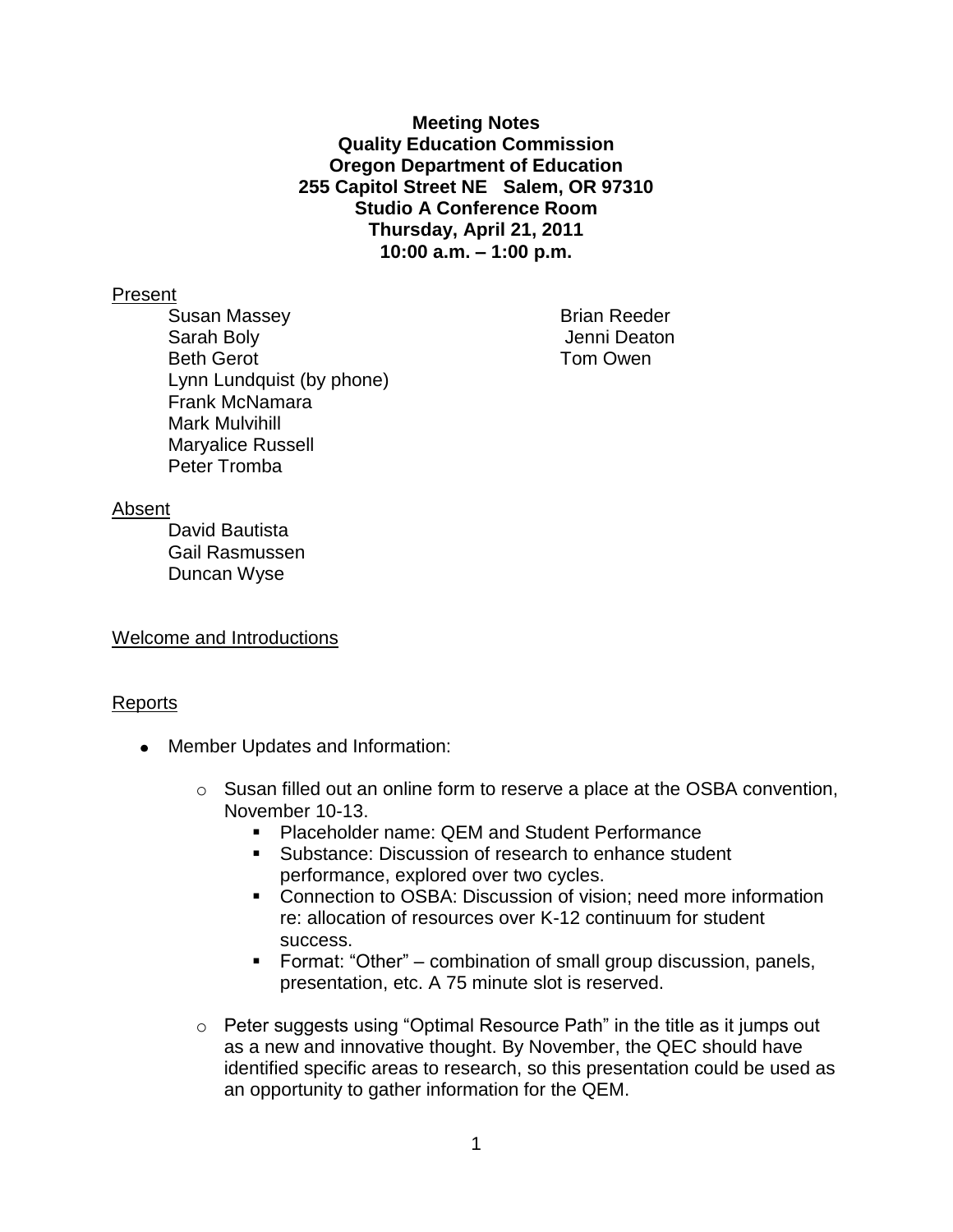$\circ$  Beth also mentioned that by November, the QEC may have a better understanding of their role in the possible education restructure.

## QEC Draft Work Plan:

- Evaluate Best Practices:
	- 1. Governance
	- 2. Technology to improve instruction
	- 3. Proficiency-based practices
	- 4. Use of incentives to improve outcomes
	- 5. Ways to promote efficiencies
	- o **Overall consensus:** *Research all 5 points, combining technology and proficiency under the umbrella of effective practices.*
		- **Collaboration fits into all of the best practice concepts.**
		- School perspective from a recent OLN meeting: planning time/teacher collaboration is critical, and does result in positive student outcomes. (Forest Grove made it a priority to re-work the school day to allow for teacher planning time)
		- Sorting through/making sense of OR research efforts focused on improving outcomes would be a service to the state, though it may offend some who are strongly attached to their own ideas of best practices.
		- **Future focus will be "what/where is the best place to spend more** money," as the current budget does not allow for increased focus everywhere.
		- Policy changes as teachers learn what works. A flexible budget that follows groups of students is needed; somehow assess where students are and shift resources to accommodate needs.
		- Governance is an important topic as it is where we get leverage for bringing ideas to scale/differentiated resource allocation. Having the support of the government is a must for funding.
			- $\triangleright$  Keep the governance discussion at the student level
		- Consider an alternate word to replace "incentive," as discussions throughout the state have tainted the word to mean big districts get what the little districts do not have the resources to compete for.
		- The idea behind point #4 was to discourage a funding system that gets in the way of districts implementing what is best for their students.
			- $\triangleright$  A regulatory and funding system that doesn't get in the way of productivity, and promotes successful outcomes.
		- Example: Scaling Up Find something that works and implement state-wide.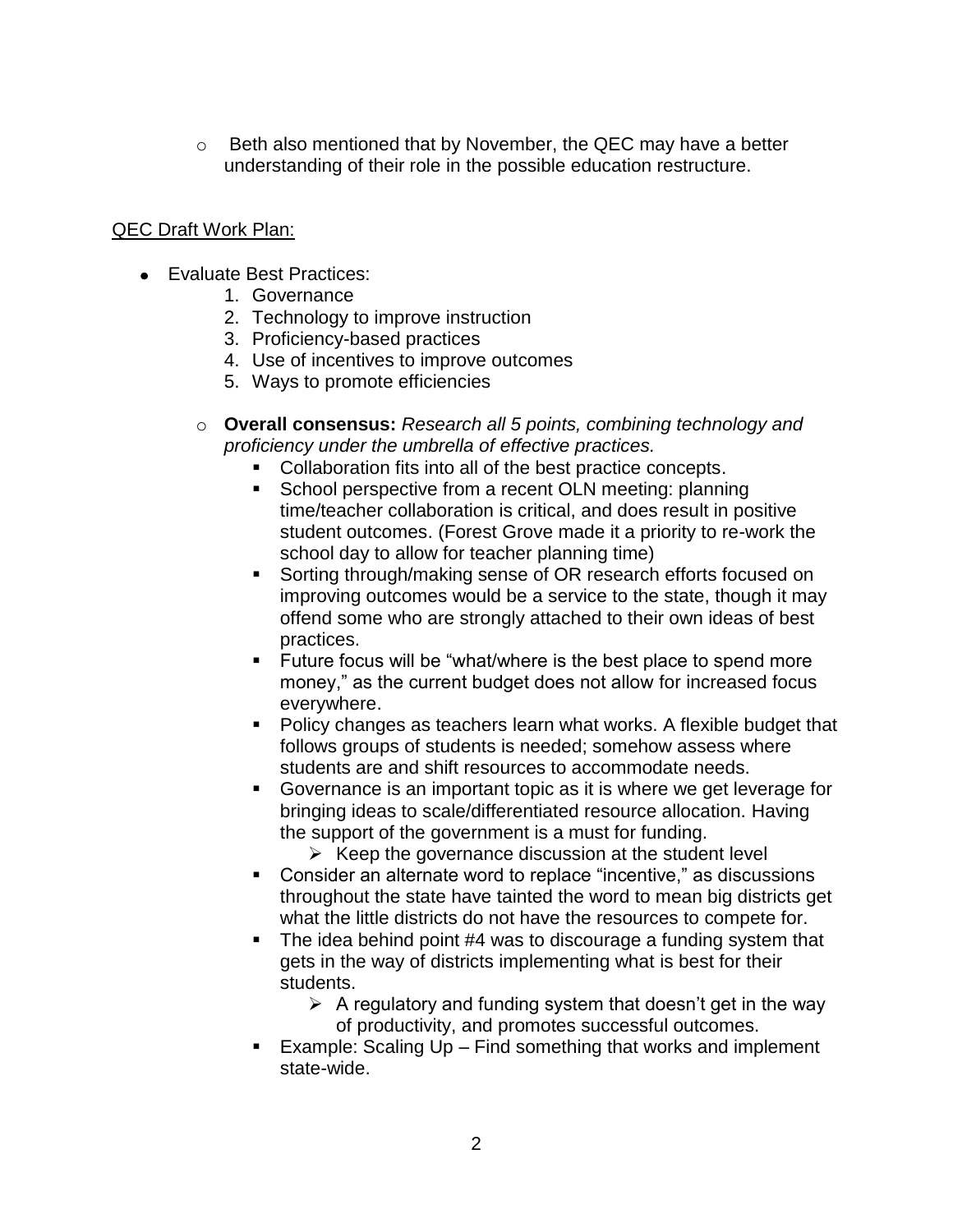- o C. Develop an implementation framework and make specific recommendations
	- How we would propose allocating resources, based on funding over time.
	- **For future projection, use the expectation of money coming in and** information on improved practices to lay out a plan. Create a roadmap of priorities with explanations of why the particular order of allocation is important for student success.
		- $\triangleright$  Give districts more certainty, and promote restraint in good times and discipline in how we manage resources
		- $\triangleright$  By July, a baseline may emerge, based on what most schools are cutting
- o D. Develop the Optimal Resource Path estimates
	- Using longitudinal/cohort data, look at student test scores, ethnicity, characteristics, past schools attended, school resource level, etc. to understand the impact of learning in 1 year.
- o E. Make the model more flexible by restructuring into functional groups and incorporating Pre-K and post-high school elements to be consistent with integrated Pre-K to 20 system
	- Organize levels based on common learning needs:
		- $\geqslant 0-3^{\text{rd}}$  grade
		- $\geq 4^{\text{th}} 10^{\text{th}}$  grade
		- $\geq 11^{th}$  Higher Ed (with understanding that some kids are ready earlier/later than others)
	- *Orient around function and need, independent of age/grade*
- o F. Others?
	- Mark- Eastern Promise, pilot project to begin fall 2012
		- $\triangleright$  Project bridged by ESD

# 2011-12 QEM Discussion

- $\circ$  Frank mentioned the benefit of mining work from other Oregon groups who have done research on similar topics; check on Chalkboard, Leadership Network, Harvard ExEL, etc.
	- Also compare with the work and research of other states.
- o Sarah: bring to scale examples of progress that we have here in Oregon schools, and focus on the outcomes of their strategies, such as a continuous improvement cycle.
- $\circ$  Education today is more than brick and mortar: private, online, home school, etc. – But funding stream does not follow this change.
- o Add a subcategory of *Critical Leadership for Change*